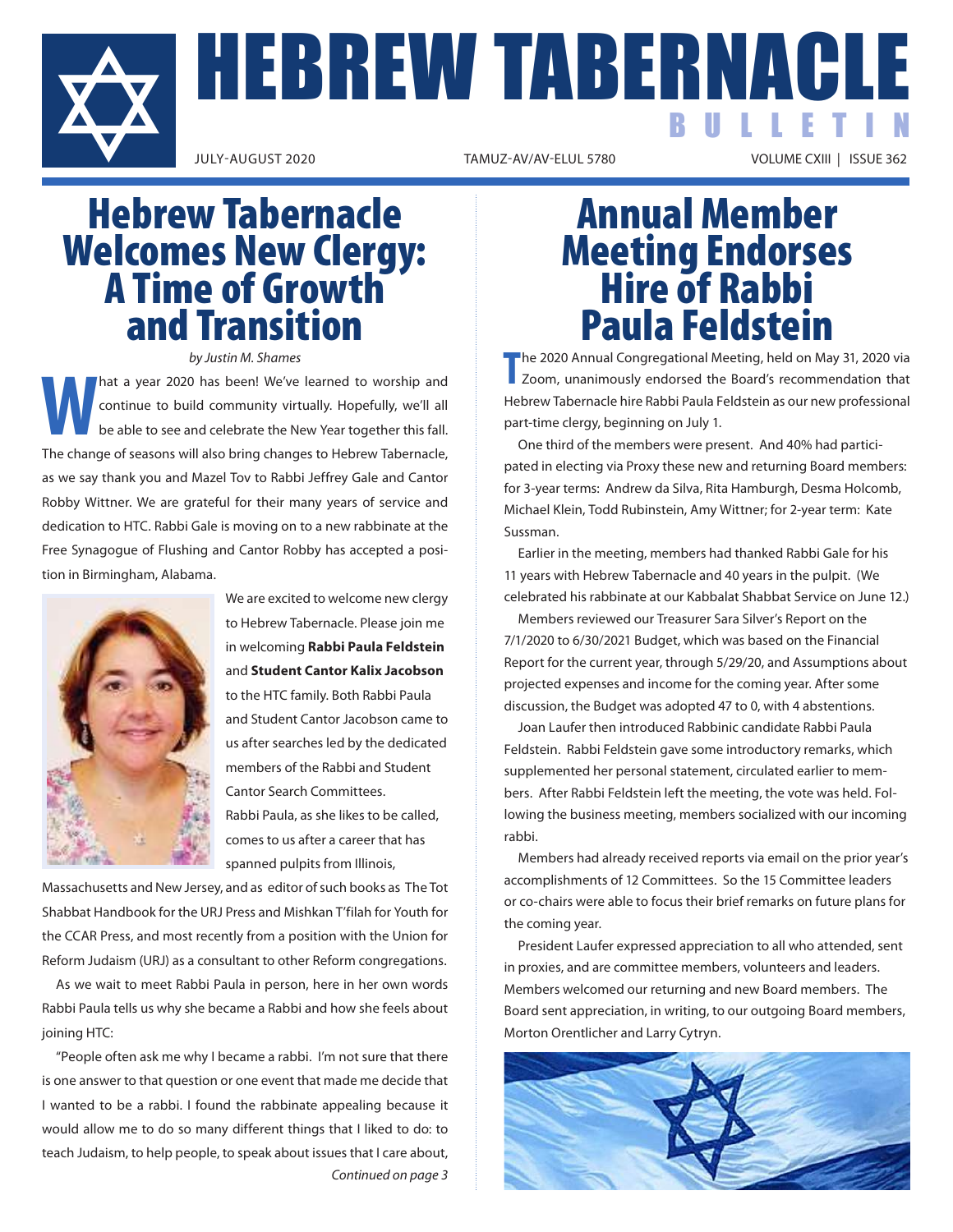

### HEBREW TABERNACLE **CONGREGATION**

*A Liberal Congregation & Progressive Community Center*

Paula Feldstein . . Rabbi

| rabbipfeldstein@gmail.com                                        |  |  |
|------------------------------------------------------------------|--|--|
|                                                                  |  |  |
|                                                                  |  |  |
|                                                                  |  |  |
|                                                                  |  |  |
|                                                                  |  |  |
| Joanhtpres@gmail.com                                             |  |  |
|                                                                  |  |  |
| dennykelk@gmail.com                                              |  |  |
|                                                                  |  |  |
| mkleinnyc@rcn .com                                               |  |  |
|                                                                  |  |  |
| jentalansky@gmail.com                                            |  |  |
|                                                                  |  |  |
| sarasilver7@gmail.com                                            |  |  |
|                                                                  |  |  |
| desma.holcomb@gmail.com                                          |  |  |
|                                                                  |  |  |
| susan_gellert@yahoo.com                                          |  |  |
| Diana Douglas Sisterhood President                               |  |  |
| dianaddouglas@hotmail.com                                        |  |  |
|                                                                  |  |  |
| Hilary Zatz  Chair, Chesed Committee                             |  |  |
| htoffice@nyc.rr.com                                              |  |  |
| Hebrew School Committee  Sara Silver & Loren Christian           |  |  |
| Sarasilver7@gmail.com and lchristian@muzosa.com                  |  |  |
|                                                                  |  |  |
| Gold Wing CuratorsHarriet Bailer, Diana Douglas & Regina Gradess |  |  |
| EHBailer@aol.com;dianaddouglas@hotmail.com                       |  |  |
| ReginaG99@gmail.com                                              |  |  |
|                                                                  |  |  |
|                                                                  |  |  |
| Sheldon Koy  Administrative Director/Educator                    |  |  |
| skhspr@gmail.com                                                 |  |  |
|                                                                  |  |  |
| htoffice@nyc.rr.com                                              |  |  |
|                                                                  |  |  |
| htoffice@nvc.rr.com                                              |  |  |

Web address: *www.hebrewtabernacle.org* Published bi-monthly by the

Hebrew Tabernacle of Washington Heights 551 Fort Washington Avenue New York, NY 10033-1908



### **212-568-8304**

htoffice@nyc.rr.com a member of the Union for Reform Judaism

## Hebrew School Expands Programs and Enrollment

**T** his year we had 43 students in the Hebrew School and 12 in the Hebrew High School, taught by seven teachers. Our students also worked with Student Cantor Robby Wittner and Student Rabbi Rebecca Hecht. Several of our older students were involved as helpers with younger children and the Tot Shabbat program.

When parents informed us that picking up their child from school and getting them to Hebrew Tabernacle was the obstacle to them enrolling, Loren Christian created and ran a "Pick up and Early Drop Off" program. Eight children were picked up from their respective bus stops and escorted to Hebrew School. Using the toys and games that Loren donated from her play space, "Gotham Kids," students were engaged and active until Hebrew School started. We hope to expand this helpful service to additional schools next year.

In March, when all non-essential businesses were closed, Hebrew School pivoted to online learning. With the help of dedicated teachers, support from parents and a quick learning curve of Zoom, Hebrew Tabernacle Hebrew School was able to continue classes for all students.

This year 17 students enrolled in the "Extended Hebrew Language Arts" program, which began on May 4 and continued on Zoom through June 15. Mitch Gershonowitz and Sara Silver continued the very successful and popular Saturday night social and recreational program for teens called, "Havdalah Hang."

The Hebrew School Parents Association volunteer network was revived, contributing ideas and volunteer time to the Hebrew School and sending two of its leaders, Deb Canning and Kate Sussman, to represent the HS Parents Association on the HT Board of Directors.

Our school is thriving. Our students really enjoy learning here with their friends. We have openings in all grades for the Fall so if you know of any potential students, please refer them to Principal Shelly Koy at skhspr@gmail.com.

### Open the Zoom Door to Tabernacle Services, the Book Club and the Film Club!

Want to take a short, basic class on how to use Zoom? How to use it on your phone; how to use it on your iPad or home computer; muting/unmuting yourself, participating in the Chat box; and Zoom etiquette.

Desma Holcomb will be offering basic Zoom classes for HT members over the summer and early fall. Look for specific dates and times in the HT e-mail blasts.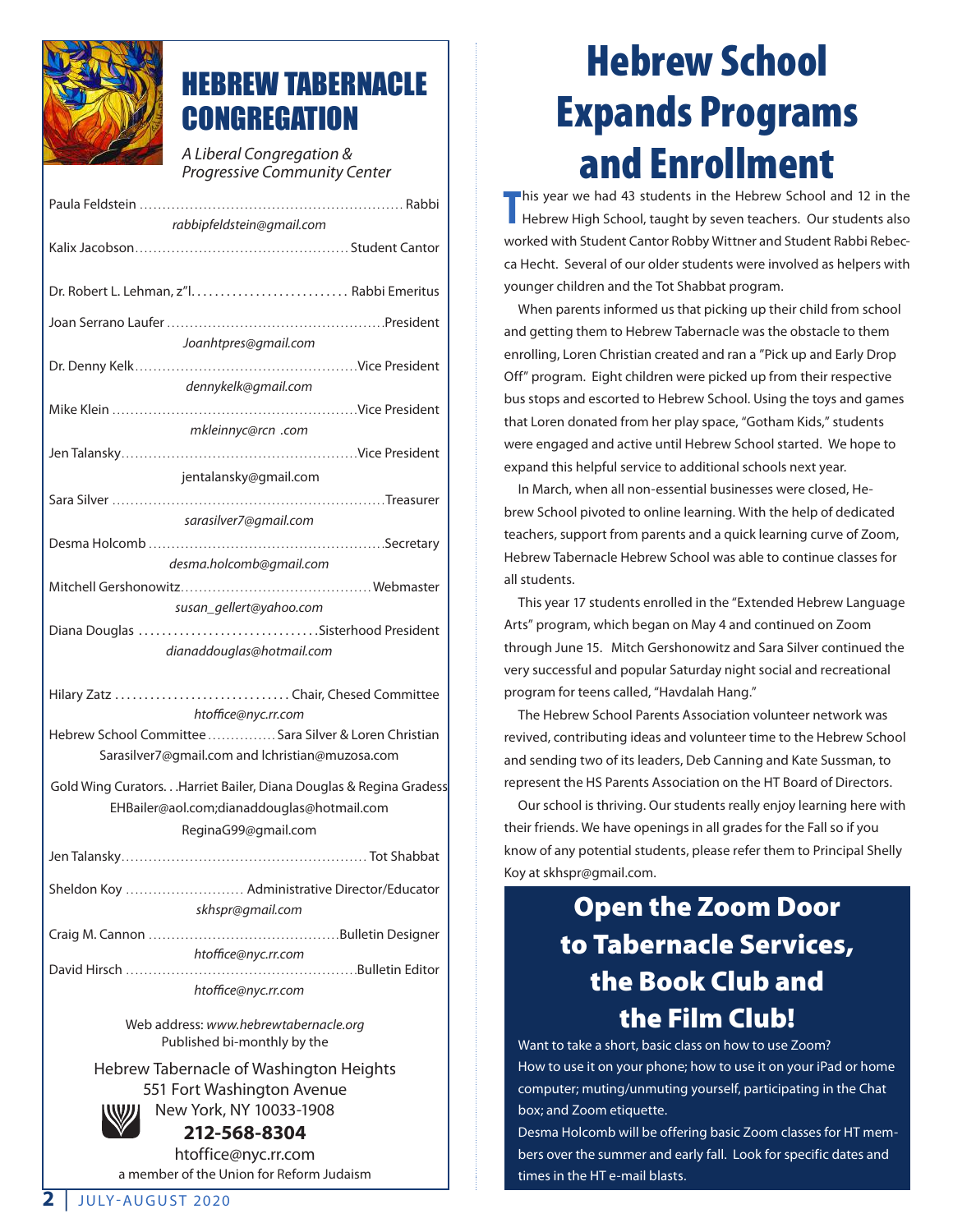### NEW CLERGY

#### *Continued from page 1*

to sing and play Jewish music, to discuss and think about big questions, and to contribute, in some way, to the future of the Jewish people. I also suspected it would never be boring.

"I am so honored and excited by the opportunity to be the rabbi at Hebrew Tabernacle and become a part of your community and congregational family. This is a very strange time to make this transition. We have all had our lives disrupted in so many ways and the inability to gather and meet in person is certainly challenging. And yet, we will just have to be a little more creative, and thankful for the technology that we do have which will allow us to get to know each other and be emotionally and spiritually present for one another. And of course, when it is safe, we will certainly rejoice in the opportunity to be physically together."



Student Cantor Kalix Jacobson is a 3rd year Cantorial student at the Hebrew Union College-Jewish Institute of Religion. A Washington Heights local, Kalix is thrilled to be a part of a congregation so special, and so close to home! Hailing from St. Louis, MO, they grew up entrenched in Jewish learning, community, and culture.

Kalix has been a professional musician for over a decade, and has been working in Cantorial spaces for six years. When they are not working as a religious school teacher or doing homework for their classes, they enjoy writing music and lyrics, and learning different instruments (they currently play nine).

Student Cantor Kalix Jacobson uses gender neutral pronouns "they/ them/their." Kalix is asking us to respect this self-identification as nonbinary, meaning neither male nor female.

I for one cannot wait to meet these amazing people in person and welcome them into our congregation as our leaders and friends.

Stay safe, stay healthy and may we all be together again soon.



*Display from Pride Shabbat 2019*



### HEBREW TABERNACLE BOARD OF TRUSTEES

### Officers & Board Members

Joan Serrano Laufer *President* Denny Chern Kelk *Vice President* Michael Klein *Vice President* Jen Talansky *Vice President* Sara Silver *Treasurer* Vacant *Assoc. Treasurer* Desma Holcomb *Secretary*

### Board Members

Bernard R. Crystal Andy DaSilva Susan Gellert Rita Hamburgh John Kelk Todd Rubinstein Fredy K. Seidel Justin Shames Navahjo Stoller Kate Sussman Amy Wittner Hilary Zatz

### Ex-Officio Board Members

Deb Canning *Hebrew School Parent Assoc.* Diana Douglas *Pres. of Sisterhood* Mark Hamburgh *Former President* Ralph Selig *Former President*

### **HEBREW TABERNACLE** BULLETIN | **3**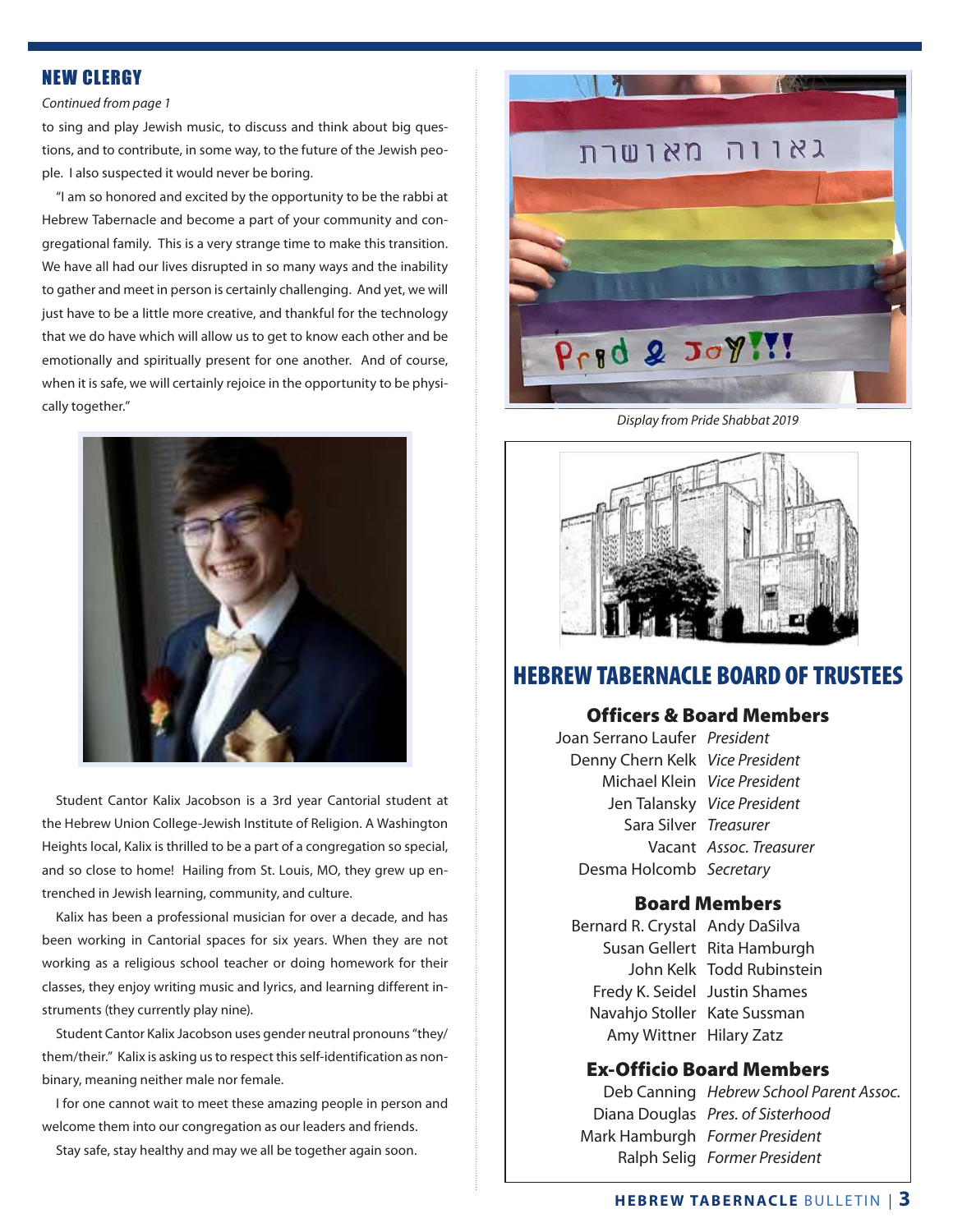# **THANK YOU**

### **WE GRATEFULLY ACKNOWLEDGE THESE RECENT CONTRIBUTIONS: 4/16/20 –6/15/20**

### **GENERAL FUND**

| received a donation from           |                                                                      |
|------------------------------------|----------------------------------------------------------------------|
| <b>Harriet Bailer</b>              | In memory of the Yahrzeit of Isabel Medina                           |
| Mark & Rita Hamburgh               | In memory of the Yahrzeits of Jenny Hamburger & Celia Klein          |
| Rolf Hoexter                       | In memory of the Yahrzeits of Frederick & Anne Hoexter               |
| Sharon Lehman                      | In memory of the Yahrzeits of Rabbi Robert Lehman, Charlotte Tucker, |
|                                    | Joseph W. Tucker and Toni Lehman                                     |
| Gary Thalheimer                    | In memory of the Yahrzeits of Justin Neumann & Gretel Thalheimer     |
| Robinanne Turiel & Todd Rubinstein | In memory of the Yahrzeits of Ronald Rubinstein, Michael Winter,     |
|                                    | Judith Turiel, and Noel Robert Rubinstein                            |

### **GENERAL FUND – MISC.**

| General operating support to be used where it is needed   |
|-----------------------------------------------------------|
| In honor of Robbie Wittner's Service to Hebrew Tabernacle |
| General operating support                                 |
| In honor of Gary Thalheimer's 90th birthday               |
|                                                           |

### **MUSIC FUND**

*received a donation from…* 

### **SEDER FUND**

*received a donation from…*

### **SISTERHOOD FUND**

*received a donation from…* Robert, Hilary and Eliot Zatz **In Markt 2008** In memory of Rita Rosenthal's first Yahrzeit

Gary Thalheimer **Donation to help maintain our choir & organ services** Donation to help maintain our choir & organ services

 $\left( \frac{1}{n} \right)$ 

Eve Leopold & Marvin Reinheimer Contribution to support the annual community seder

### Tot Shabbat Thrives

*by Jen Talansky & Laurie Slodounik*

ur highly interactive Tot service that was partly lay-led, partly clergy-led, had proven to be a success, with 30-50 kids and parents every other Friday in colder months, and once a month in the warner ones.

Join us if you have children up to six years old!

The 30-minute service introduces them to many Hebrew prayers, Shabbat blessings, and Jewish rituals (e.g., honoring the Torah, understanding what we do on Shabbat). Parents, a teen volunteer or clergy lead each part of the service. Content examples:

 • Shema with interpretive hand motions

- Torah, Torah as we circle holding mini Torahs
	- • Hallelu, sung in rounds
	- • "That's what we like about Shabbat" song, with Shabbat toys: candlesticks, Challah, cup. Etc.
	- The Rabbi offers a child-friendly explanation of something about Shabbat, a prayer, or a Jewish holiday

We have created a welcoming environment for both long-time synagogue participants and new attendees. We start the service with a Shabbat Shalom welcome song, saying the names of all the parents, children (and sometimes their stuffed animals!). And we conclude with a child-friendly Oneg that encourages people to linger and mingle. Since we've been under stay-at-home restrictions, we have shifted to briefer Zoom services, held every other week.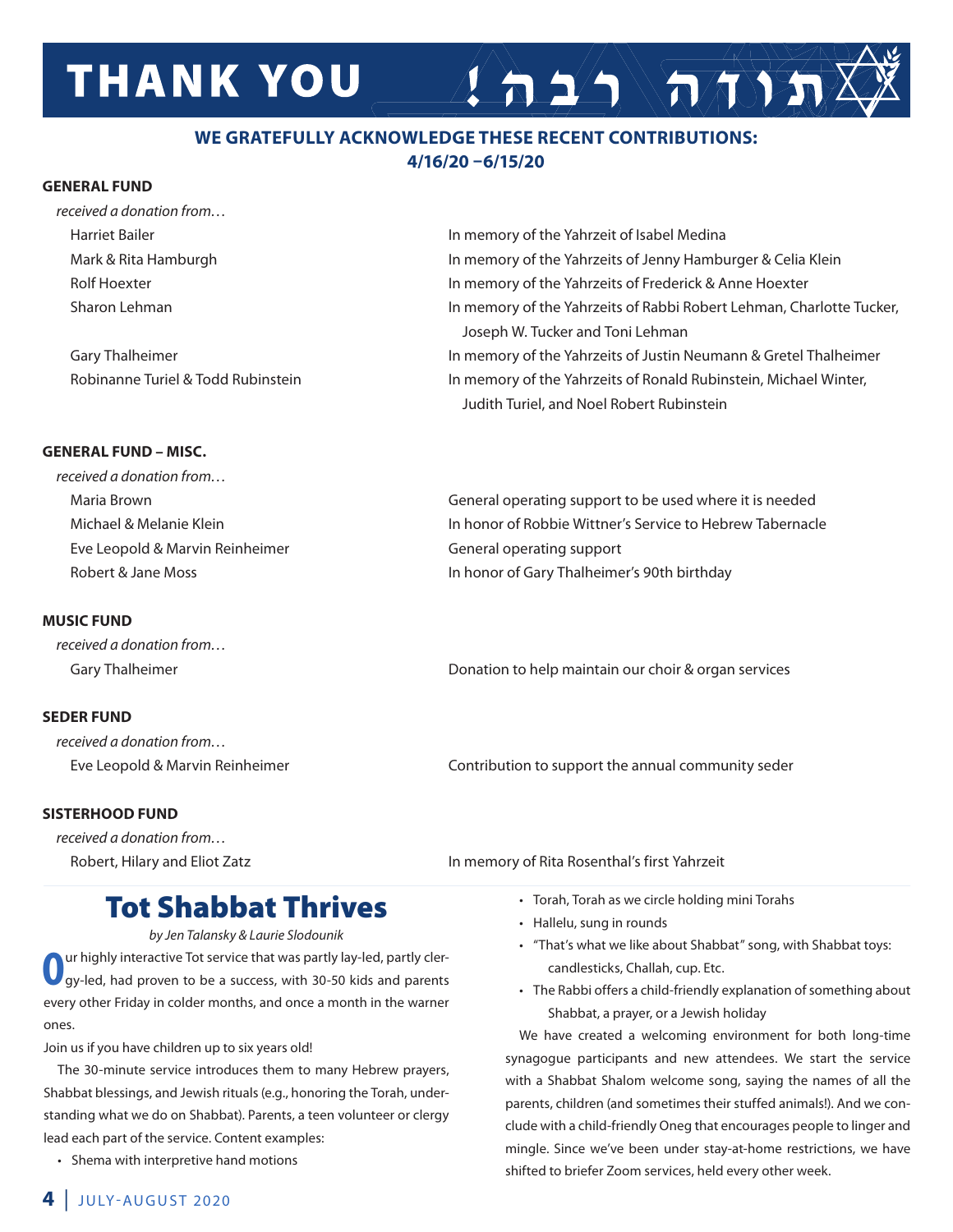### Here  $\mathcal{H}_{\mathcal{B}}$  and  $\mathcal{H}_{\mathcal{B}}$  and  $\mathcal{H}_{\mathcal{B}}$  and  $\mathcal{H}_{\mathcal{B}}$  and  $\mathcal{H}_{\mathcal{B}}$ Hebrew Tabernacle Book Club



### **HT Book Club Readies for More Reading Adventures** ANA DA *The Jew Store*, by Stella Suberman (1998) **Join us for the next meeting of the Hebrew Tabernacle Book Club, open to the community.**

The ver-since the Covid-19 emergency struck, our Hebrew Tabernacle<br>Book Club has continued to connect to outstanding reading-and ver since the Covid-19 emergency struck, our Hebrew Tabernacle to its members in the community and beyond-with discussions via Zoom technology. Come also a life. --Aaron Bronson. In 1920, in 1920, in 1920, in 1920, in 1920, in 1920, in 1  $\frac{1}{2}$ 

On May 27, we delved into Ilana Kurshan's remarkable memoir, If All the Seas Were Ink. Her work chronicled her self-discovery and healing while engaging in Daf Yomi, the daily page of Talmud reading (argu-



### HT Film Club

Zoom in for Great Discussions at Our HT Film Club atch the film, then come prepared to share some thought-provoking insights at our new Hebrew Tabernacle Film Club.

June 3 was our first meeting, done via Zoom because of the Covid-19 emergency. The focus was on the critically acclaimed Netflix documentary "Crip Camp: A Disability Revolution," winner of this year's Sundance Audience Award and released by Michelle and Barack Obama's Higher Ground Productions.

Our discussion leader for the 2020 film, which profiled the Catskills summer campers who sparked the U.S. disability rights movement, was Shelly Koy, HT Administrator and Hebrew School Principal. Shelly's ably being part of the "world's biggest book club").

Members of our club were asked to send their favorite Talmudic passage to share. We were honored to have Student Rabbi Rebecca Hecht lead a Talmudic discussion to complement our experience.

Many of our members have adult children who've inherited the Ireally-want-to-read-something-thought-provoking gene. On June 24, the daughter of one of our mainstay members was scheduled to lead the discussion on the memoir by Abby Chava Stein. The work, Becoming Eve, is the highly relevant and fascinating story of a direct descendant of the Baal Shem Tov who transitions to a female. Other adult children were encouraged to share their impressions about what a courageous young person faced in leaving an insulated world for unchartered territory that had to be reached.

On July 22, we are scheduled to delve into a work of fiction, Three Floors Up, by popular Israeli author Eshkol Nevo. Set in Tel Aviv, the book goes beyond the walls and facades (in more ways than one) of an apartment building. The lives of the building's tenants are explored, floor by floor. It truly demonstrates that behind every story of an address there exists a personal story (or two or three or more). Please check our website for all available information and updates. As with our Film Club, Temple members and friends who wish to participate can contact the HT office for Zoom info.

parents both had polio and attended Camp Jened as campers. He worked at Jened for 10 years, eventually becoming Co-Director. Shelly provided much of the historical footage of the youth whose feelings of inclusiveness would later empower them to engage in protests that resulted in passage of the Americans with Disabilities Act.

At press time, the topic for our next Zoom meeting, scheduled for July 1, was another award-winning documentary, 2018's "Heading Home: The Tale of Team Israel." Discussion leader Rose Ellen Neidish would share impressions on what happens when Israel's team players have a chance to prove themselves--finally--in the World Baseball Classic. (Complete with a "Mensch on the Bench" mascot!)

 The players, including some Major League Jewish Americans, learn to connect more deeply to their spiritual heritage and nurture their pride as representatives of Israel on the global field.

August 5's selection is scheduled to be the powerful 2015 film, "Woman in Gold," with discussion leader John Authers. The movie depicts the true story of Maria Altmann (played by Helen Mirren), a Jewish woman of advanced years. She is determined to gain back family items plundered by the Nazis when she'd escaped from Vienna sixty years before.

Among the stolen objects: celebrated artist Gustav Klimt's exquisitely rendered "Portrait of Adele Bloch-Bauer I"--Maria's much-loved aunt. Maria struggles to regain possession of precious artwork, and asks the help of a young attorney, Randy Schoenberg. The battle takes her years up the legal ladder, all the way to the U.S. Supreme Court (case Republic of Austria v. Altmann).

Please check our Hebrew Tabernacle website for discussion time and latest updates. Temple members and friends who wish to participate can contact the HT office for Zoom info.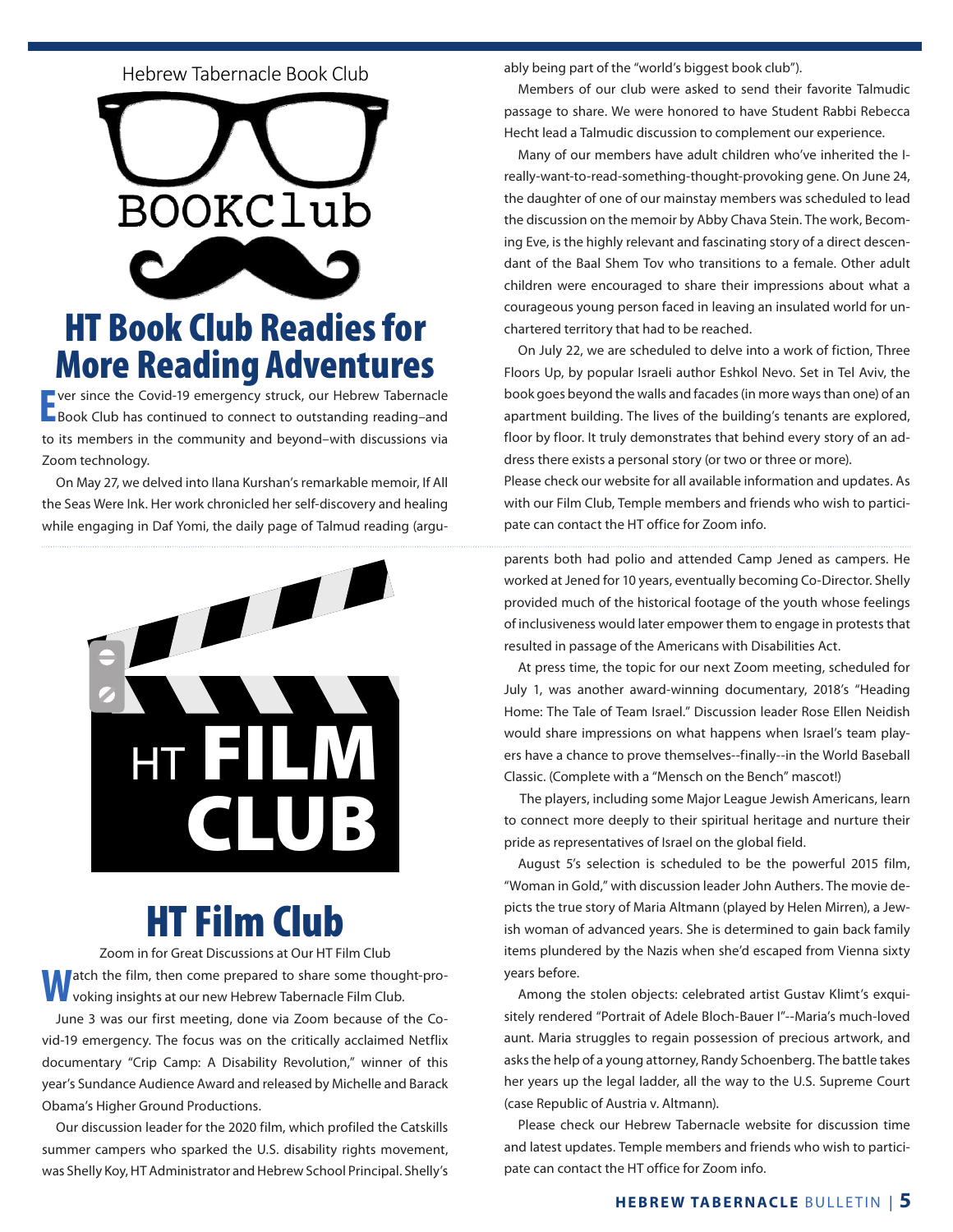

### SEND FRIENDS AND FAMILY ROSH HASHANAH HONEY FOR A SWEET NEW YEAR.

**L** et's start the New Year with a new Hebrew Tabernacle tradition.<br>Send jars of honey to those you love with wishes for a sweet and et's start the New Year with a new Hebrew Tabernacle tradition. happy Rosh Hashanah (and buy one for yourself, too!).

The 8 oz. jars of kosher organic honey are <sup>\$</sup>15.00 a piece with the synagogue retaining the difference between the price and the actual cost.

It's easy as **A** BEE **C**. To order honey, go online to our dedicated webpage at www.honeyfromtheheart.org/HTW and follow the step by step instructions. Order by July 22, 2020 for free shipping within the United States. And your honey recipients will receive your gift for a sweet new year, before Rosh Hashanah, with a note that it came from you.

This sale is up and running and will close by July 22, 2020. So put your lists together and start ordering. What better way to wish family friends and business associates a sweet and healthy new year than by sending a jar of honey (and helping Hebrew Tabernacle, as well)?



### Zooming Into Manhood

Bugs Kelley's Bar Mitzvah was held via Zoom on Friday evening, June 26th and Saturday morning, June 27th, 2020. Read all about our Bar Mitzvah young man! We are very proud of him!



### Kalmen John Hornstein Kelley Age 13

**B**ugs Kelley is a very recent graduate from the 8th-grade class at **B** P.S./I.S. 187, Hudson Cliffs. He is on his way to a freshman year at the Professional Performing Arts School (PPAS), with a major in classical voice. Bugs has just won 2nd prize in the Olly H. Kukepuu Vocal Awards in the New York Young Performers' Awards competition (held online in April), and he performed online in the Honors Concert presented by the Associated Music Teachers League at the end of May. Since 2016, Bugs has sung with the Choir of Men and Boys at the Church of the Transfiguration, performing works by composers including Mozart, Byrd, Handel, Vivaldi, Britten, Bernstein, Menotti, and Thomas Tallis. He traveled with the choir to Saint Albans, England, in 2018 and also to Barbados in 2019 for summer choir residencies.

As a trombonist, Bugs has won the National Gold Medal in brass and Class I Honors from the Royal Conservatory Certificate Program for two years in a row, and he performed both years at Weill Recital Hall, Carnegie Hall, in the Royal Conservatory's Celebration of Excellence showcase concerts. He earned a 100% score in trombone at the NYSSMA auditions in New York last spring. He has attended Kinhaven Music School's Junior Session as a scholarship student in trombone, and he has performed at Merkin Concert Hall in the Kaufman Music Center's Contemporary Festival and at United Palace with the P.S./I.S. 187 Elite Band. Bugs was a two-time winner of the Spelling Bee for all grades at his primary school, the Neighborhood Charter School of Harlem, and he loves basketball and rapping in his free time.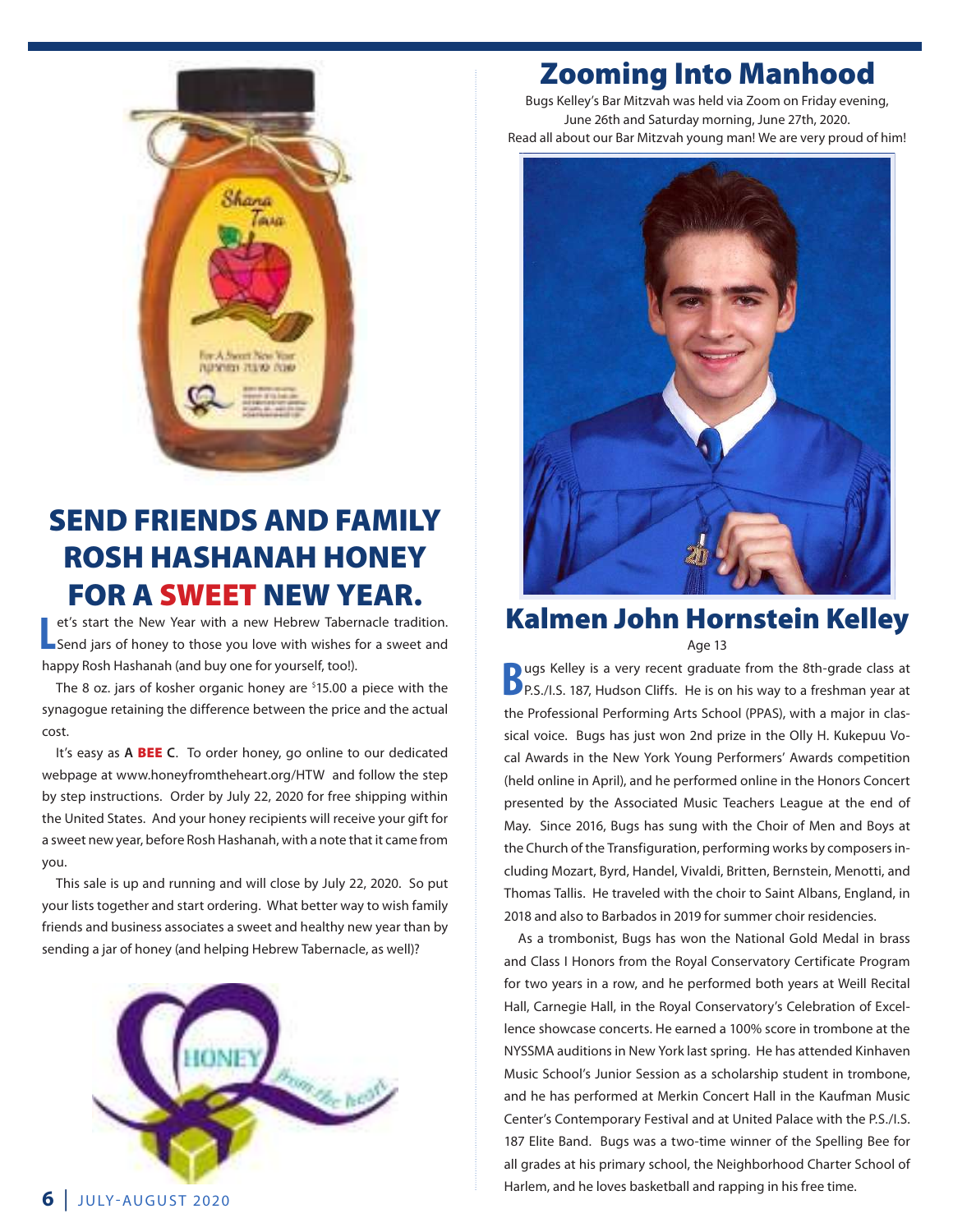# Fundraising for Major Projects: Opportunities to Give

### Leadership Circle

Hebrew Tabernacle has developed a Leadership Circle to honor and express our gratitude to members who make a major donation—currently towards the Building Fund/AC system—of \$5,000 to \$10,000 (which can be given over time).

We are happy to report that \$38,000 has been donated over the past two years, plus a gift of a Charitable Annuity worth \$10,000 (see below). A plaque with names of Leadership Circle (or of those in whose honor they give), including the names of those who have left bequests in the past two years (below) will be placed in Gold Wing soon. There is always room for more members who wish to join the Leadership Circle. Please contact Desma Holcomb, Fundraising Committee, if you are interested.

#### **Planned Giving**

Tabernacle received a bequest of <sup>\$</sup>25,000 last year and a <sup>\$</sup>165,000 Cultural Endowment this year (a portion of which may be used each year). These are beautiful legacies from long-time members. Please consider including Hebrew Tabernacle in your will. You can contact Sara Silver, if you would like to discuss this.

#### **Charitable Gift Annuity Program through HT and the UJA**

A charitable gift annuity (CGA) enables our members to give a charitable contribution to Hebrew Tabernacle and receive financial benefits for themselves during their lifetimes. Members who create a CGA will receive guaranteed monthly income for life, and the potential for an immediate tax deduction and future tax savings.

The UJA-Federation of NY administers the program on behalf of synagogues. The funds members donate to the annuity (the minimum amount is \$10,000) are managed by UJA investment advisors. Starting when they are 65, the UJA sends monthly fixed-rate annuity payments to the members. Upon their death, 90% of the remaining amount in the annuity goes to Hebrew Tabernacle as a donation (and 10% goes to the UJA for its administration of this program). For more information about this program, please contact Alana Weisman, Development Associate, Planned Giving & Endowments, UJA-Federation of New York, 212-836-1733, weismana@ujafedny.org.



### Tabernacle Has Record Membership Growth

**T** wice as many new members joined Hebrew Tabernacle this year, as last year. We were happy to welcome the 31 following new (or wice as many new members joined Hebrew Tabernacle this year, returning) members during the past year:

Tracey & Jason Bernstein Binyamin Epstein & Ulrika Thunberg Rachel & Scott Fein Scott Paranada-Fried Jesse Gerber Georgette Gestely & Hermann Teifer Lynn Goldstein Rebecca Gonzalez Daniella Jampel & Matthew Schneid Marvin Kleeman Linda & Mark Kotowski Michael Kotowski Daniel Macht & Rosaleen Ortiz Amanda Milam & Oliver Reardon Patrick Moschitto Eric Moskowitz & Hannah Swartz Matthew Pickar & Tracy Pickar-Klein Amanda Schneider & Tabitha Tavolaro Amy Westfeldt Dr. Emily White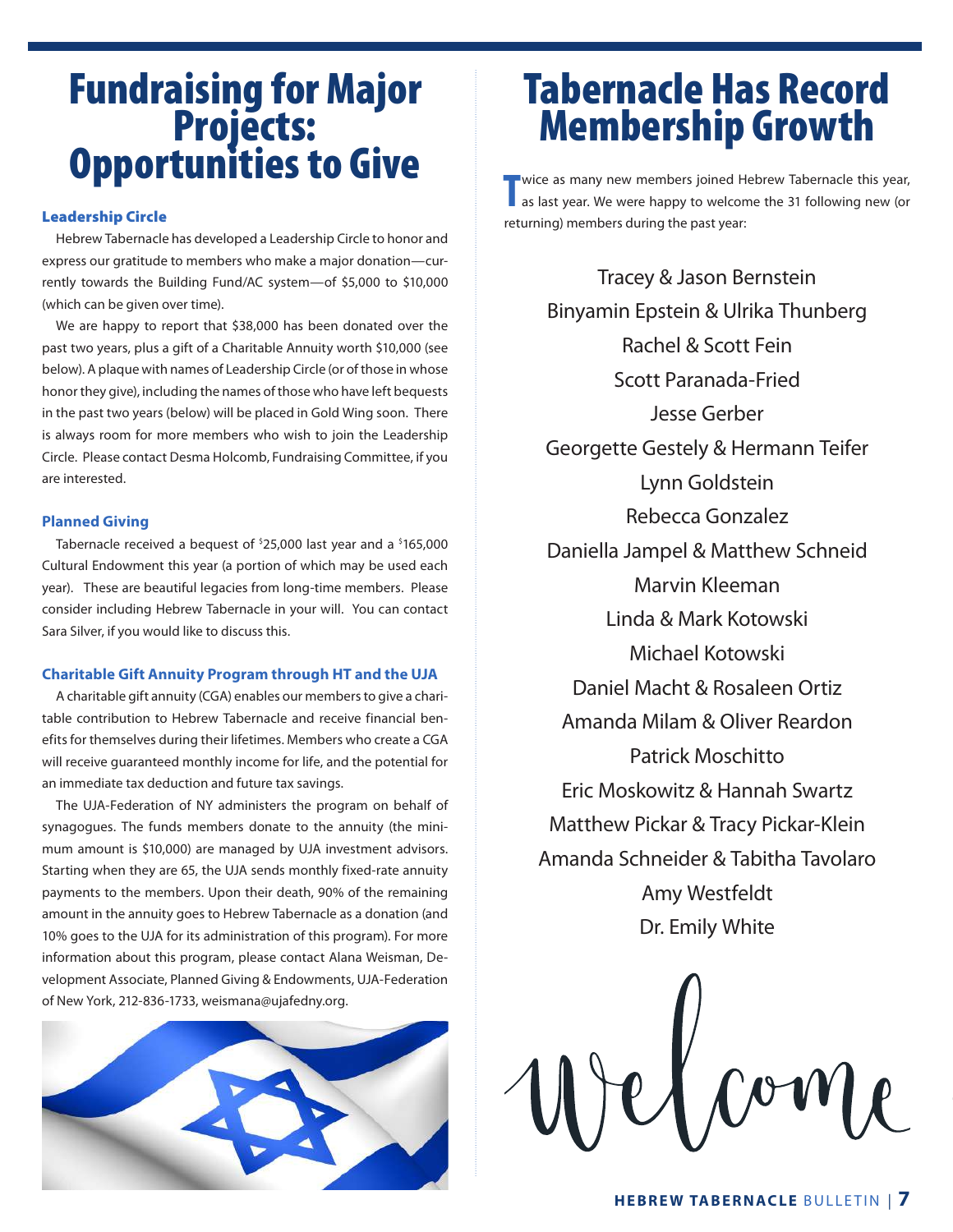### **IN MEMORIAM**

In grateful memory of the departed whose names are taken from the records of Hebrew Tabernacle and Beth Am and which appear on a separate weekly Yahrzeit list. It is our minhag to read Yahrzeit names at the Shabbat **July 19 – 25** services following the date. **If you would like a name read, please call the office in the preceding week**.

### **YAHRZEIT LIST July 5-11, 2020**

Morris Abrahams Sophie Adler Liddy Becker Gary Blum Erna Blumenthal Herman Blumenthal Hansi Brinitzer Irene Bronheim Ernest Caspary Eric Cohn Alvina Coin Paul Ernst Sally Fuld Abraham Garfunkel Sigmund Glauber Manfred Golding Leo Goldstrom Mac Greenbaum Mary Greenberg Else Grumbacher Max Gutmann Clara Hamburger Dora Herz Rosa Heyman Allen Kalfus Willy Kasel Gerdy Kleinman Jeanette Koch Hilde Kracko Staff Sgt. Hyman Levine Martin Levite Hanschen Levy Albert Mandel Rose Marx Augusta Merber Paul Meyer Marcel Montrose Ella Mosback Susan Myerson Jacob Neugarten Dr. Grete (Teutsch) Norman Julius Oppenheimer Ruth Pierson Minnie Rawle Johanna Reinhardt Sidney Salzman Max Schachter Florence Schulhafer

- Benjamin M. Schwartz Felix Schwarz Jacob Schweitzer Madeleine Secunda Irving Silverman Selma Simon Otto Strauss Leonhard Vogel Abraham Wecker Isidore Winchell
- **July 12 18**

William Appel Greta Pecker Bauer Siegfried Collin Jennie Finkelstein Siegfried Frank Arthur N. Goodman Hilda Grau Dorothea Herrmann Fannie Kessler Helene D. Klein Julia Kronman Trude Lehmann Rita Leopold Berta Levina-Okon Louis A. Levy Bernard Malvin Henry Marx Toni Marx Rosa McDowell Emma Meyer Fanny Naschke Willi M. Nelkens Sally Neugarten Solomon Neumann Oskar Oppenheimer Fritz Philipp Jonas Phillips Adolf Schloss Candido Sdoia Miriam Silver Paula Simons Edith Springer Henry M. Steinberger Leopold Gershon Steiner Ilse Strassburger Joseph W. Tucker Morris A. Wartell Paul Weinberg

Hedda Weingarten Ernst Zirkl

Gusti Abraham Lilo Bachrach Louis Becker Alfred Bloch Gustav Blumenthal Senta Frank Amson Fromm Julius Gold Hilda Goldschmidt Lena Greenberg Ernst Grumbacher Willy G. Grunfeld Sol Hamburger Paula Hartog Bruno Heymann Martin Hochstim Gus Jonas Hans Joseph Leo Kaiser Marian H. Katzki Jacob Lowenstein Joseph Lowenthal Hildegard Menke Samuel Mosback Jenny Neugarten Max Neugarten Margaret Neumann Leo Nordlinger Rachel Ockun Jakob Polak Nelly Schloss Rollman Jenny Rosenbaum Adler Jennie Rubens Louise Saalfeld Karola Sanders Vivian Schwenk Walter Schwenk Leo Steiner Lt. Col. Walter Stern Linda Robin Uhlfelder Lucy Wertheimer Else Wetzler Hermann Winter

### **July 26 – August 1**

Johanna Baum Kurt Berlin Lucy Bissinger Linda Braunschweiger Jacqueline Feitler Dr. Max Hamburgh Hedwig Hochberger Ida Kahn

Mathilda Kahn Leo Kahn Carl Koestler Philip Lacob Benjamin Loebenberg Hildegard Maas Lena Maculla Daniel McCracken Jacob Merber Anne Morks Hyman Morris Otto I. Neu Ilse Neuberg Rebecca (Dolly) Nieman Dora Trachman Perlroth Else Redelmeier Hannah Samuels David Schnurmacher Harry Schwartz Toni Seligman Nathan Silver Gustav Stamm Margot Steinhardt Albert Stream Elisabeth Tobar Dr. Elie Toueg Alexander S. Waldman Gussie Weingarten Dr. Herman Wolf Egon Wollner

#### **August 2 – 8**

Sarah Abrahams Phyllis Allman Minna Altmann Sylvia Austern Elizabeth Barth Edward Baum Max Baumgart Elsa Bauml Robert Becher Paul Berger Gerda Brandon Leo Burkhardt Irving Collin Martha Dingfelder Rosettel Englander Theodore Eulau Simon Fleischmann Trude Froehlich Alfons Goldsand Walter H. Goldschmidt Millie Heidelberger Coralie Herz Arthur Heynemann Jeanette Kaiser Continued on page 9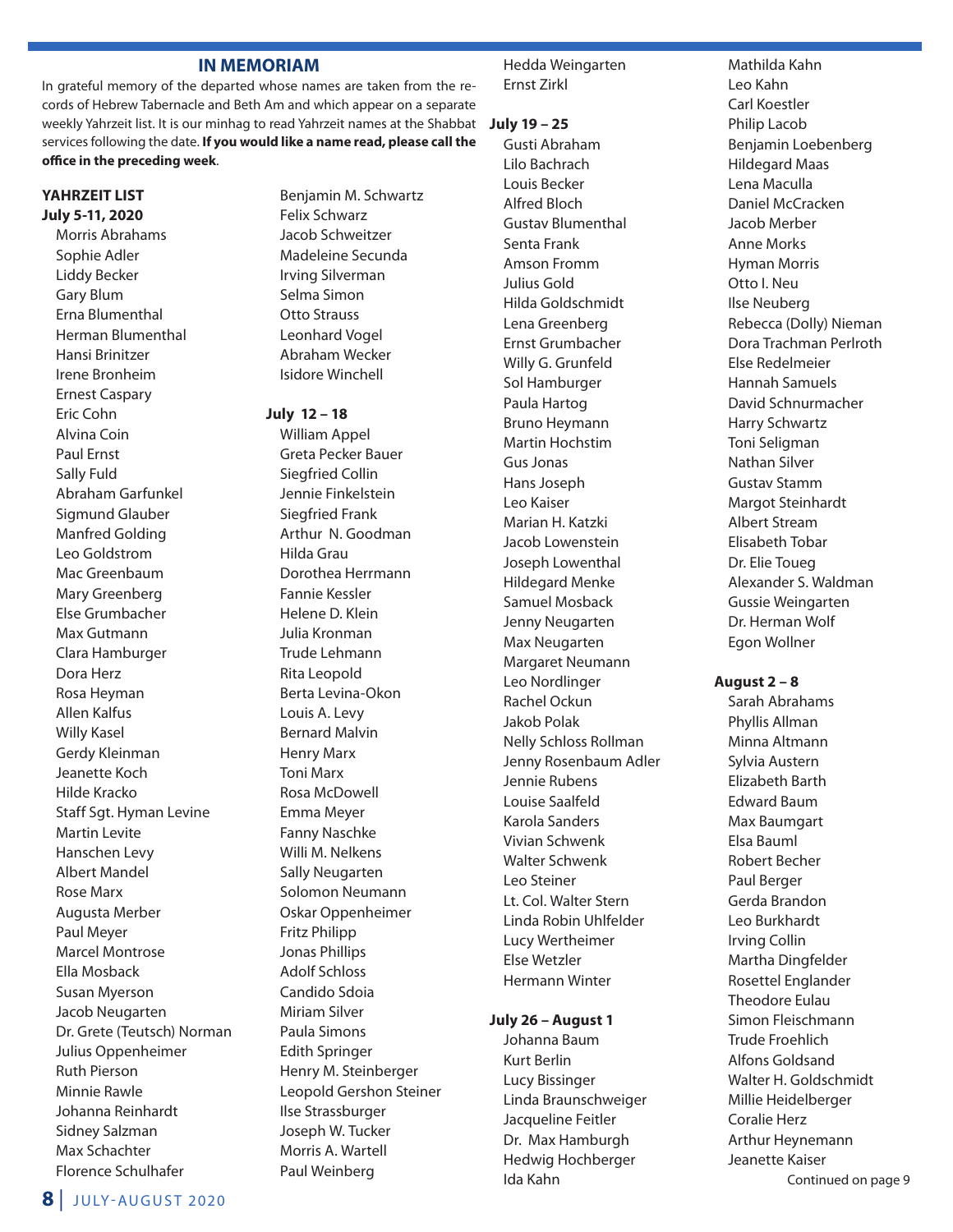### **YAHRZEIT LIST**

*Continued from page 8* Siegmund Katz Hilde Kaufman Mina Kavaler Joseph Elias Knoepfler Paula Landsberg Frieda Lass Leo Lehman Mildred Levison Michael Magasiner Gertrude Myerson Leonie Neuburg Rita Nitzburg Irene Oppenheim Wilhelm Ottensooser Friedchen Pollack Clem K. Rashbaum Annie Ring Irma Rosenthal Manfred Rosenthal Anna Rubel Hermann D. Rubenstein Thomas Schneider Dr. William Schwarz Stephen Spector Dr. Alfred J. Stern Irving Stern William Stokes Nathan Weiler Jacob White

#### **August 9 – 15**

Juda Allweil William Altschuler Fred Dittman Babette Eichberg Ernest W. Eisenheimer Martha Ettlinger William W. Falk Richard Froehlich Regina Goldsmith Joseph J. Golieb Walter Gross Anna Hammer Theodore Hecht Mathilde Heilbronn Wilhelmine Hersberg Adolph Hirsch Paul Joseph Hirsch Bertha Jaglom Leon Kahn Walter Katz Adolph M. Kornreich Hirsch Leib Zvi Arye Fred Marcus

Henry Meyer Jakob Michel Mendel Michel Abraham Myerson Bella Reutlinger Max S. Rosenfeld Seymour Sapadin Abraham Scheuer Herbert Schnur Helen Schott Helen Borsody Sdoia Ida Silverman Bettina Simon Jerry J. Strauss Joseph Sturman Abraham Unger

#### **August 16 – 22**

Rose Altschuler Helen Blum Otto Brunell Moses Cohn Rose Ebel Lawrence A. Eschelbacher Sadie R. Fischler Milton Geist Stella Simons Glassman Adele Goetz Martha Greger Kurt Hanff Fanny Hirsch Sarah Jacobson Irma Jonas Alfred Kadden Rudolf Kahn Erna Kaufman Ernest & Walter Kaufman Maurice E. Keidan Kurt Kessler Samuel Klein Alice Eva Kulb Toni Lehman Hugo Lowenthal Ella Maier Morris Manheimer Greta Oppe Henny Ottenheimer Jacob Regensburger Corp. Sidney Rosenberg Esther Caplin Rosenberg Irving J. Rosenberg Hugo Rubel Carl Salamensky Frieda Salomon Etta Sherez Irma Sinsheimer

Jenny Straus Louis Straus Helene Strauss Fred Tager Auguste Thalheimer Lillian Vernoff Clementine Vooss

#### **August 23 – 29**

Martin Ahrens Leopold Althof William Bankoff Hilda Bassist Greta Bloch Anny Bondy Mortimer Charig Jeanne M. Engel Victor Friedlein Arthur Friedman Sam Gorton Ludwig Gutman Albert Hamburger Katie Heilbronn Julia Hirschowitz Ernestine Israel Erna Joseph Emma Kahn Hugo M. Kaufman Gunther Knoepfler Eugenia Kreuchen Fred Laubheim Helen Gitsky Laurie Rose Leslie Ruth Levi Hermann Levy Flora W. Matthews Martha Militzer Eileen Commanday Mullen Ida Neu Helen Oliver Wolfgang Ollendorff Susanne Popper Edelman Gustav Schretski Sigi Seligman Edward B. Silverman Louis Solomon Moses Strauss Joseph Tobias Rabbi Ernest Weiss Lawrence Wiener Robert Wollmeringer

### **August 30 – Sept 5**

Martha Abraham Saul Adams Sarah Allman

Ludwig Aron Max Block Alma Blum Arthur Bosnak Amelia Cohn Eva Collin Hannah Eisner Isaac Englander Paul Englander Herman Farber Anna Ossip Finestone Carrie Frankenthaler Otto Fried Edith Fromm Armand Ginsberg Nathan Greenberger Kurt Gruenebaum Frances Guthman Eva Gutmann Heinz Haas Lotte Haas Kate Hamburger Barbara Heiman Lee Heymann Ehrhardt Hirsch Stephen H. Hirsch Israel Henry Horowitz Hilde Jordan Lilli Karlsruher Ludwig Karlsruher Hedwig Kaufmann William Lesser Herta Levite Sigmar Lewy Jack H. Lowenstein Siegfried Mannheimer Willi May Rose Meyerhoff Lena Newman Eugene Ottenheimer Dorrit Rosenstein Sonia Rutberg Benjamin Schaye Seymour Schneider Regina Schwartz Martha Schwarz Arnold Secunda Flora Spector Louis Spiro Daniel Steinharter Leopold Stern Emanuel Strauss Meta Uhlfelder Amelia Wachtel